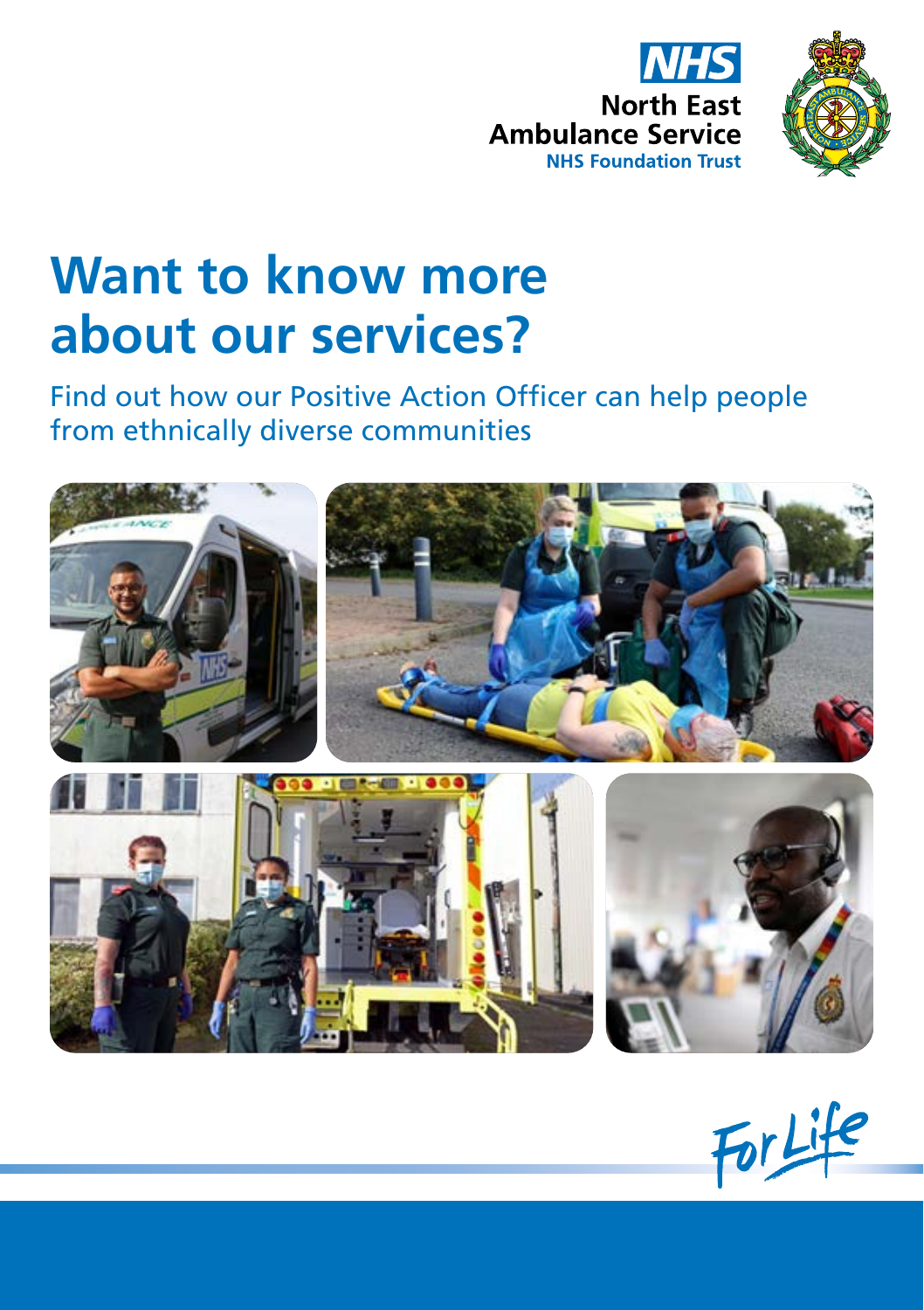## **Do you want to know more about the North East Ambulance Service?**

- Who to call for an emergency or urgent health issue
- What numbers to ring
- When to use 999 / 111 / Patient Transport Services
- How you could get help to travel to hospital / medical appointments
- How to access language interpreting support
- First aid and community defibrillators
- Information about jobs and volunteering
- Do you want us to train one or more people in your community to be a community ambassador and be your link to the ambulance service?

## **Positive Action Officer:**

We have recently appointed a Positive Action Officer to help us to work with people from black, Asian and minority ethnic communities to:

- Link with community groups and individuals to provide information and advice on how to access and use our services
- Meet with community members over the internet, Microsoft Teams, Zoom and in person (subject to restrictions)
- Get people access to our free language interpreting services when they call 999, 111 and Patient Transport Services
- Help people apply for grants to part-fund a defibrillator for a community venue
- Provide information about the COVID-19 vaccine and help to dispel the myths.



urgent than 999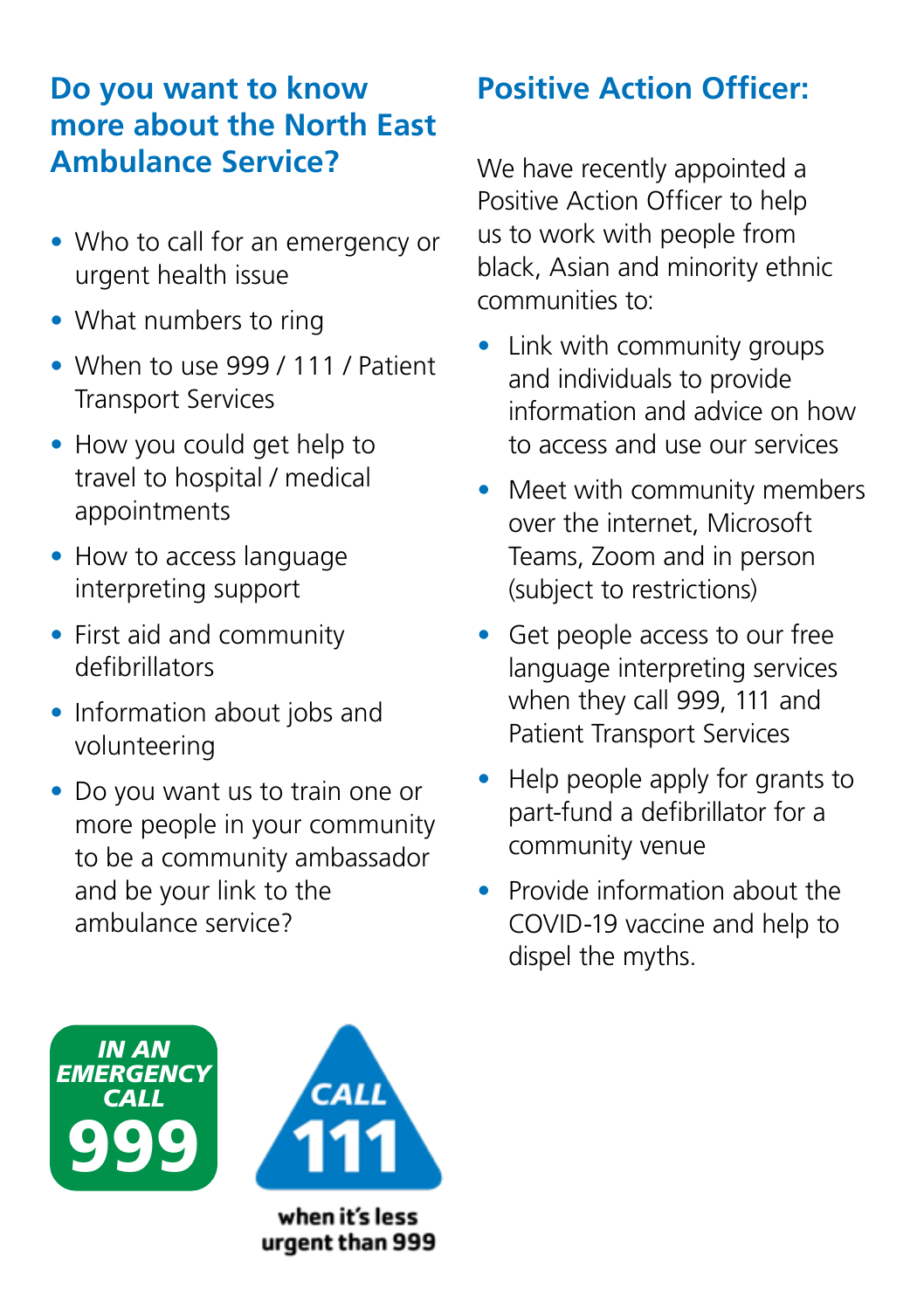## **Become a Community Ambassador**

This is a voluntary role. It will help people in the regions communities to get access to emergency or urgent health advice and assistance.

It will help us to inform people about when and how to use our services and the support that is available for people whose first language is not English.

#### **As a community ambassador people will be able to:**

- Make a difference in their communities
- Gain an understanding of our organisation and services
- Receive a one-day training course, and more if needed
- Receive access to a range of useful information
- Receive a uniform and ID badge so they are easily identified
- Learn new skills and enhance their CV
- Have a named contact at the North East Ambulance Service for support.

### **Could you be a community ambassador?**

If this role sounds interesting, please contact Loveness Scott.



For more information contact **Loveness Scott** 

Email: **loveness.scott@neas.nhs.uk**  or **diversity@neas.nhs.uk** Tel & text: **07580 590 185**